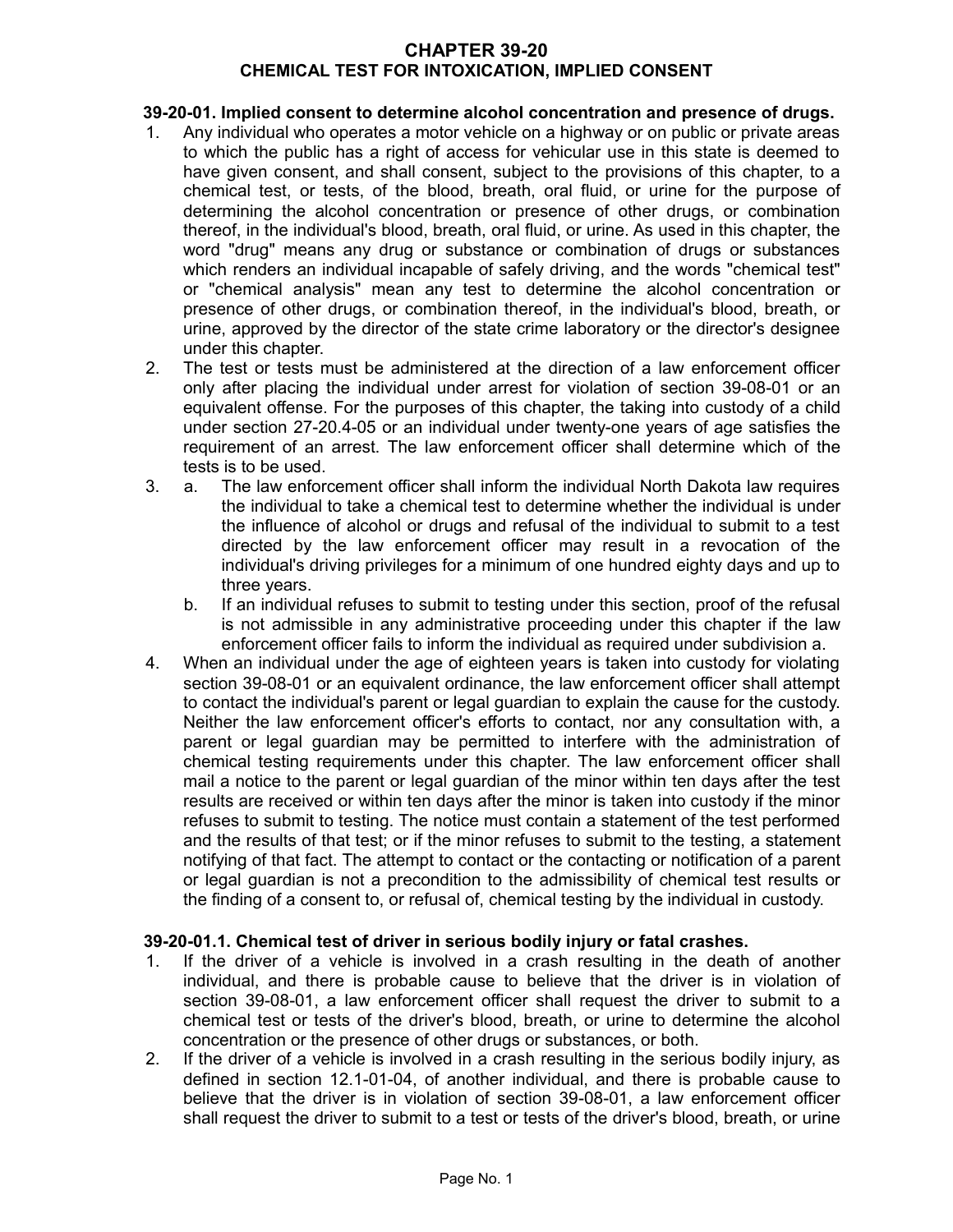to determine the alcohol concentration or the presence of other drugs or substances, or both.

- 3. If the driver refuses to submit to a chemical test or tests of the driver's blood, breath, or urine and exigent circumstances are not present, the law enforcement officer shall request a search warrant to compel the driver to submit to a chemical test or tests of the driver's blood, breath, or urine to determine the alcohol concentration or the presence of other drugs or substances, or both.
- 4. The approved methods of the director of the state crime laboratory or the director's designee must be followed in collecting and preserving a sample of the driver's blood, breath, or urine and conducting a chemical test or tests to determine the alcohol concentration or the presence of other drugs or substances, or both.

## **39-20-02. Individuals qualified to administer test and opportunity for additional test.**

Only an individual medically qualified to draw blood, acting at the request of a law enforcement officer, may withdraw blood for the purpose of determining the alcohol concentration or presence of other drugs, or combination thereof, in the individual's blood. The director of the state crime laboratory or the director's designee shall determine the qualifications or credentials for being medically qualified to draw blood, and shall issue a list of approved designations including medical doctor and registered nurse. This limitation does not apply to the taking of a breath or urine specimen. The director of the state crime laboratory, or the director's designee, shall electronically post a copy of the certified list of approved designations, including medical doctor and registered nurse, with the state crime laboratory division of the attorney general at the attorney general website and shall make the certified records required by this section available for download in a printable format on the attorney general website. The individual tested may have an individual of the individual's choosing, who is medically qualified to draw blood, administer a chemical test or tests in addition to any administered at the direction of a law enforcement officer with all costs of an additional test or tests to be the sole responsibility of the individual charged. The failure or inability to obtain an additional test by an individual does not preclude the admission of the test or tests taken at the direction of a law enforcement officer. Upon the request of the individual who is tested, a copy of the operational checklist and test record of a breath sample test or analytical report of a blood or urine sample test taken at the direction of the law enforcement officer must be made available to that individual by the law enforcement agency that administered the test or tests.

### **39-20-03. Consent of person incapable of refusal not withdrawn.**

Repealed by S.L. 2017, ch. 268, § 9.

### **39-20-03.1. Action following test result for a resident operator.**

If a person submits to a test under section 39-20-01 or 39-20-02 and the test shows that person to have an alcohol concentration of at least eight one-hundredths of one percent by weight or, with respect to a person under twenty-one years of age, an alcohol concentration of at least two one-hundredths of one percent by weight at the time of the performance of a chemical test within two hours after the driving or being in actual physical control of a vehicle, the following procedures apply:

- 1. The law enforcement officer shall immediately issue to that person a temporary operator's permit if the person then has valid operating privileges, extending driving privileges for the next twenty-five days, or until earlier terminated by the decision of a hearing officer under section 39-20-05. The law enforcement officer shall sign and note the date on the temporary operator's permit. The temporary operator's permit serves as the director's official notification to the person of the director's intent to revoke, suspend, or deny driving privileges in this state.
- 2. If a test administered under section 39-20-01 was by urine sample or by drawing blood as provided in section 39-20-02 and the individual tested is not a resident of an area in which the law enforcement officer has jurisdiction, the law enforcement officer shall, on receiving the analysis of the urine or blood from the director of the state crime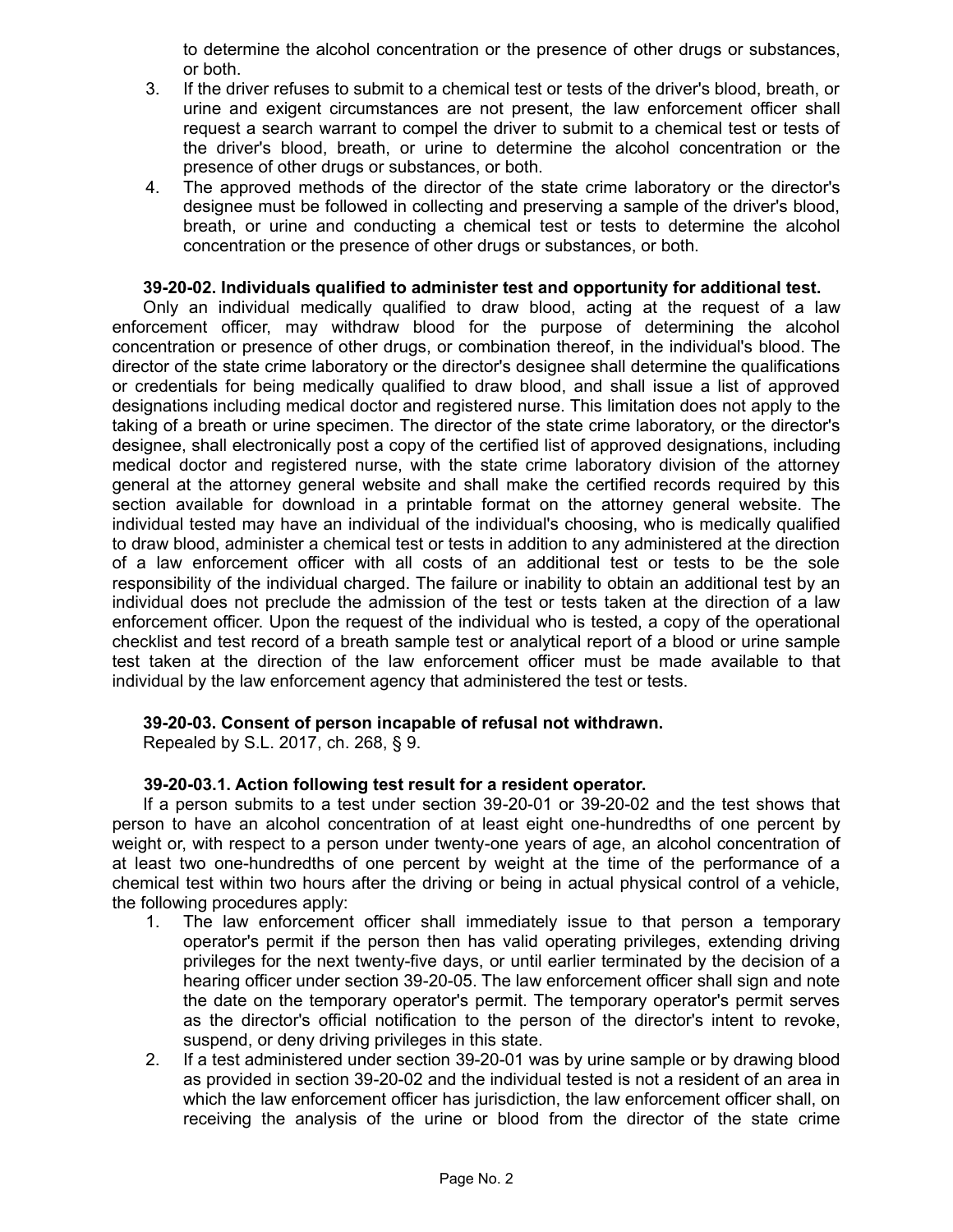laboratory or the director's designee and if the analysis shows that individual had an alcohol concentration of at least eight one-hundredths of one percent by weight or, with respect to an individual under twenty-one years of age, an alcohol concentration of at least two one-hundredths of one percent by weight, either proceed in accordance with subsection 1 during that individual's reappearance within the officer's jurisdiction, proceed in accordance with subsection 3, or notify a law enforcement agency having jurisdiction where the individual lives. On that notification, that law enforcement agency shall, within twenty-four hours, forward a copy of the temporary operator's permit to the law enforcement agency making the arrest or to the director. The law enforcement agency shall issue to that individual a temporary operator's permit as provided in this section, and shall sign and date the permit as provided in subsection 1.

- 3. If the test results indicate an alcohol concentration at or above the legal limit, the law enforcement agency making the arrest may mail a temporary operator's permit to the individual who submitted to the blood or urine test, whether or not the individual is a resident of the area in which the law enforcement officer has jurisdiction. The third day after the mailing of the temporary operator's permit is considered the date of issuance. Actual notice of the opportunity for a hearing under this section is deemed to have occurred seventy-two hours after the notice is mailed by regular mail to the address submitted by the individual to the law enforcement officer. The temporary operator's permit serves as the director's official notification to the individual of the director's intent to revoke, suspend, or deny driving privileges in this state.
- 4. The law enforcement officer, within five days of the issuance of the temporary operator's permit, shall forward to the director a certified written report in the form required by the director. If the individual was issued a temporary operator's permit because of the results of a test, the report must show that the officer had reasonable grounds to believe the individual had been driving or was in actual physical control of a motor vehicle while in violation of section 39-08-01, or equivalent ordinance, that the individual was lawfully arrested, that the individual was tested for alcohol concentration under this chapter, and that the results of the test show that the individual had an alcohol concentration of at least eight one-hundredths of one percent by weight or, with respect to an individual under twenty-one years of age, an alcohol concentration of at least two one-hundredths of one percent by weight. In addition to the operator's license and report, the law enforcement officer shall forward to the director a certified copy of the operational checklist and test records of a breath test and a copy of the certified copy of the analytical report for a blood or urine test for all tests administered at the direction of the officer.
- 5. An individual charged with a violation of section 39-08-01 or equivalent ordinance may elect to participate in the twenty-four seven sobriety program under chapter 54-12 in lieu of the administrative hearing under this chapter if the individual's driver's license is not subject to an unrelated suspension or revocation. Notwithstanding any other provision of law, an individual may not receive a temporary restricted operator's license until after fourteen days after the administrative hearing on the offense under this chapter has been waived or held, or after fourteen days of the final appeal, whichever is longer. The director shall issue a temporary restricted driver's license with the restriction the individual participate in the twenty-four seven sobriety program upon application by the individual with submission of proof of financial responsibility and proof of participation in the twenty-four seven sobriety program under chapter 54-12.

## **39-20-03.2. Action following test result or on refusing test by nonresident operator.**

If a person licensed in another state refuses in this state to submit to a test provided under section 39-20-01 or 39-20-14, or who submits to a test under section 39-20-01 or 39-20-02 and the test results show the person to have an alcohol concentration of at least eight one-hundredths of one percent by weight or, with respect to a person under twenty-one years of age, an alcohol concentration of at least two one-hundredths of one percent by weight at the time of performance of a test within two hours after driving or being in physical control of a motor vehicle, the following procedures apply: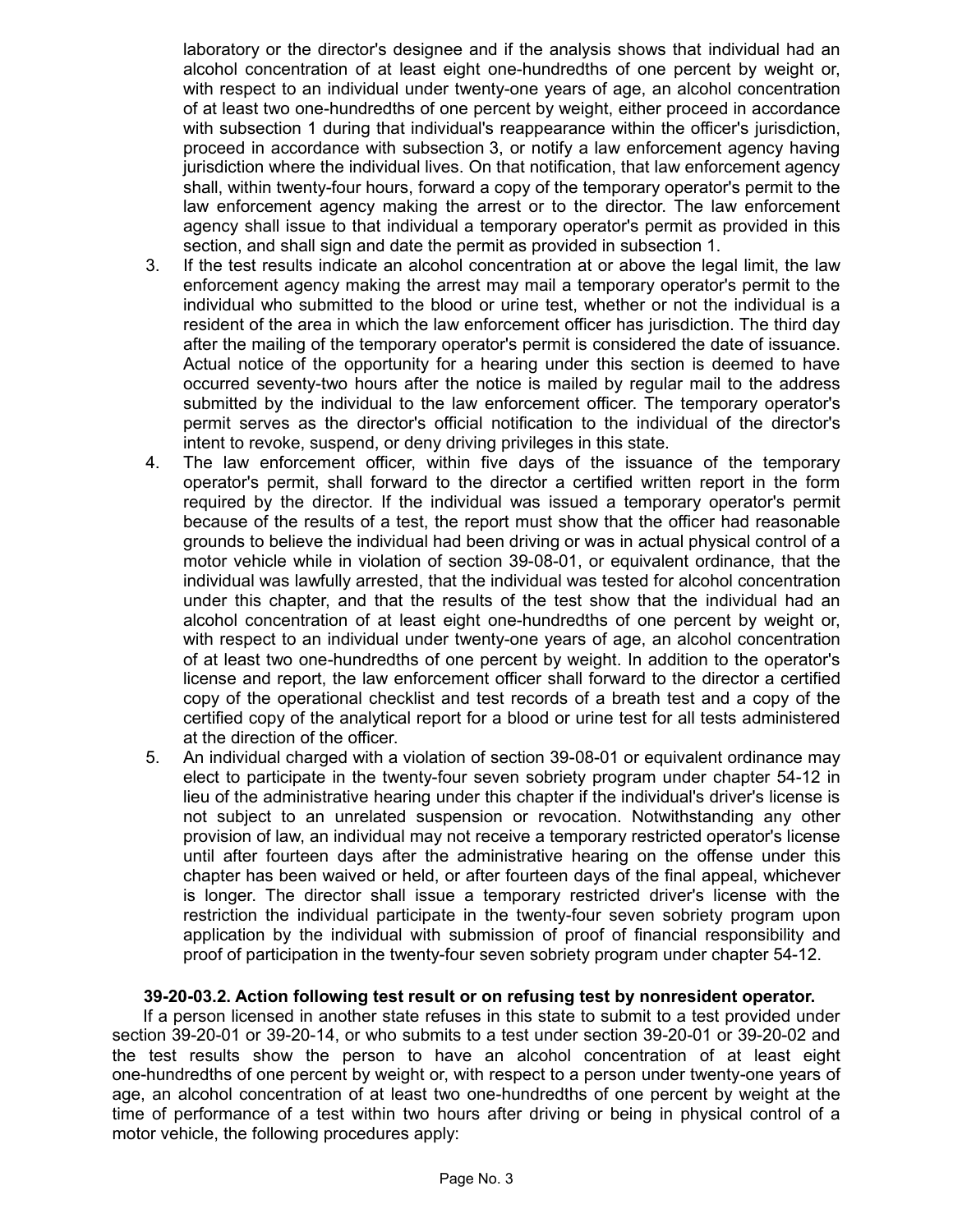- 1. Without taking possession of the person's out-of-state operator's license, the law enforcement officer shall issue to the person a notification of the test results and a temporary operator's permit extending nonresident operating privileges in this state for twenty-five days from the date of issuance or until earlier terminated by the decision of a hearing officer under section 39-20-05. The temporary permit must be signed and dated by the officer and serves as the director's official notification to the person of the director's intent to revoke, suspend, or deny driving privileges in this state, and of the hearing procedures under this chapter.
- 2. If the test was administered by urine sample or by drawing blood, the law enforcement officer, on reviewing the alcohol concentration analysis showing the individual had an alcohol concentration of at least eight one-hundredths of one percent by weight or, with respect to an individual under twenty-one years of age, an alcohol concentration of at least two one-hundredths of one percent by weight, shall mail or issue to the individual a notification of the test results, a temporary operator's permit extending nonresident operating privileges in this state for twenty-five days from the date of mailing or issuance or until earlier terminated by the decision of a hearing officer under section 39-20-05, and notice of the intent to revoke, suspend, or deny driving privileges in this state, together with the notice provided under section 39-06.1-07 of the procedures available under this chapter. The temporary operator's permit must be signed and dated by the officer. The third day after the mailing of the temporary operator's permit is considered the date of issuance.
- 3. The law enforcement officer, within five days of issuing the temporary operator's permit, shall forward to the director a certified written report in the form required by the director and a certified copy of the operational checklist and test records of a breath test and a copy of the certified copy of the analytical report for a blood or urine test for all tests administered at the direction of the officer. If the individual was issued a temporary operator's permit because of the individual's refusal to submit to a test under sections 39-20-01 and 39-20-14, the report must include information as provided in section 39-20-04. If the individual was issued a temporary operator's permit because of the results of a test, the report must show that the officer had reasonable grounds to believe the individual had been driving or was in actual physical control of a motor vehicle while in violation of section 39-08-01, or equivalent ordinance, that the individual was lawfully arrested, that the individual was tested for alcohol concentration under this chapter, and that the results of the test show that the individual had an alcohol concentration of at least eight one-hundredths of one percent by weight or, with respect to an individual under twenty-one years of age, an alcohol concentration of at least two one-hundredths of one percent by weight.

# **39-20-04. Revocation of privilege to drive motor vehicle upon refusal to submit to testing.**

1. If a person refuses to submit to testing under section 39-20-01 or 39-20-14, none may be given, but the law enforcement officer shall immediately take possession of the person's operator's license if it is then available and shall immediately issue to that person a temporary operator's permit, if the person then has valid operating privileges, extending driving privileges for the next twenty-five days or until earlier terminated by a decision of a hearing officer under section 39-20-05. The law enforcement officer shall sign and note the date on the temporary operator's permit. The temporary operator's permit serves as the director's official notification to the person of the director's intent to revoke driving privileges in this state and of the hearing procedures under this chapter. The director, upon the receipt of that person's operator's license and a certified written report of the law enforcement officer in the form required by the director, forwarded by the officer within five days after issuing the temporary operator's permit, showing that the officer had reasonable grounds to believe the person had been driving or was in actual physical control of a motor vehicle while in violation of section 39-08-01 or equivalent ordinance or, for purposes of section 39-20-14, had reason to believe that the person committed a moving traffic violation or was involved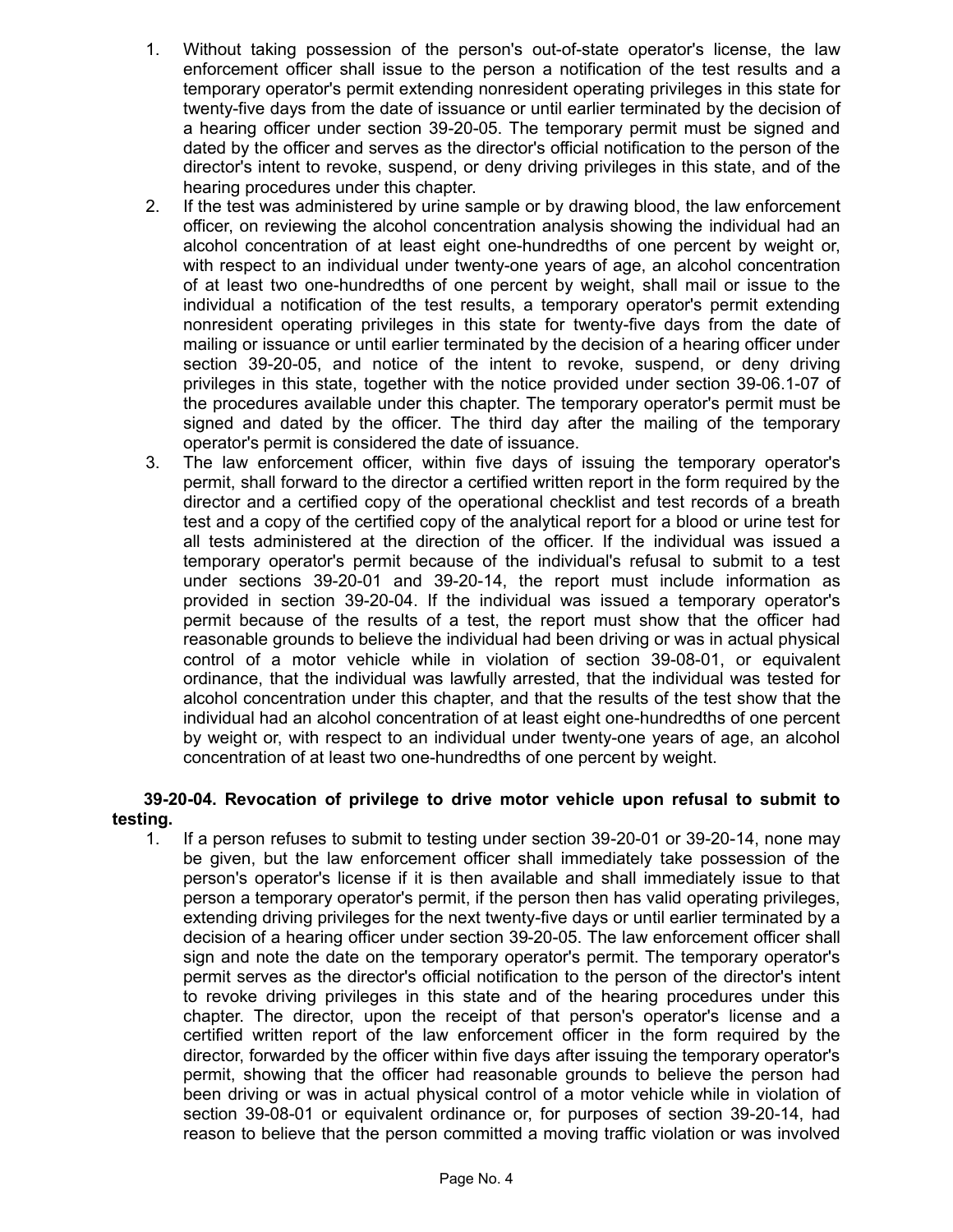in a traffic accident as a driver, and in conjunction with the violation or accident the officer has, through the officer's observations, formulated an opinion that the person's body contains alcohol, that the person was lawfully arrested if applicable, and that the person had refused to submit to the test or tests under section 39-20-01 or 39-20-14, shall revoke that person's license or permit to drive and any nonresident operating privilege for the appropriate period under this section, or if the person is a resident without a license or a permit to operate a motor vehicle in this state, the director shall deny to the person the issuance of a license or permit for the appropriate period under this section after the date of the alleged violation, subject to the opportunity for a prerevocation hearing and postrevocation review as provided in this chapter. In the revocation of the person's operator's license the director shall give credit for time in which the person was without an operator's license after the day of the person's refusal to submit to the test except that the director may not give credit for time in which the person retained driving privileges through a temporary operator's permit issued under this section or section 39-20-03.2. The period of revocation or denial of issuance of a license or permit under this section is:

- a. One hundred eighty days if the person's driving record shows that within the seven years preceding the most recent violation of this section, the person's operator's license has not previously been suspended, revoked, or issuance denied for a violation of this chapter or section 39-08-01 or equivalent ordinance.
- b. Two years if the person's driving record shows that within the seven years preceding the most recent violation of this section, the person's operator's license has been once previously suspended, revoked, or issuance denied for a violation of this chapter or section 39-08-01 or equivalent ordinance.
- c. Three years if the person's driving record shows that within the seven years preceding the most recent violation of this section, the person's operator's license has at least twice previously been suspended, revoked, or issuance denied under this chapter, or for a violation of section 39-08-01 or equivalent ordinance, or any combination of the same, and the suspensions, revocations, or denials resulted from at least two separate arrests.
- 2. A person's driving privileges are not subject to revocation if all of the following criteria are met:
	- a. An administrative hearing is not held under section 39-20-05;
	- b. The person mails an affidavit to the director within twenty-five days after the temporary operator's permit is issued. The affidavit must state that the person:
		- (1) Intends to voluntarily plead guilty to violating section 39-08-01 or equivalent ordinance within twenty-five days after the temporary operator's permit is issued;
		- (2) Agrees that the person's driving privileges must be suspended as provided under section 39-06.1-10;
		- (3) Acknowledges the right to a section 39-20-05 administrative hearing and section 39-20-06 judicial review and voluntarily and knowingly waives these rights; and
		- (4) Agrees that the person's driving privileges must be revoked as provided under this section without an administrative hearing or judicial review, if the person does not plead guilty within twenty-five days after the temporary operator's permit is issued, or the court does not accept the guilty plea, or the guilty plea is withdrawn;
	- c. The person pleads guilty to violating section 39-08-01 or equivalent ordinance within twenty-five days after the temporary operator's permit is issued;
	- d. The court accepts the person's guilty plea and a notice of that fact is mailed to the director within twenty-five days after the temporary operator's permit is issued; and
	- e. A copy of the final order or judgment of conviction evidencing the acceptance of the person's guilty plea is received by the director prior to the return or reinstatement of the person's driving privileges.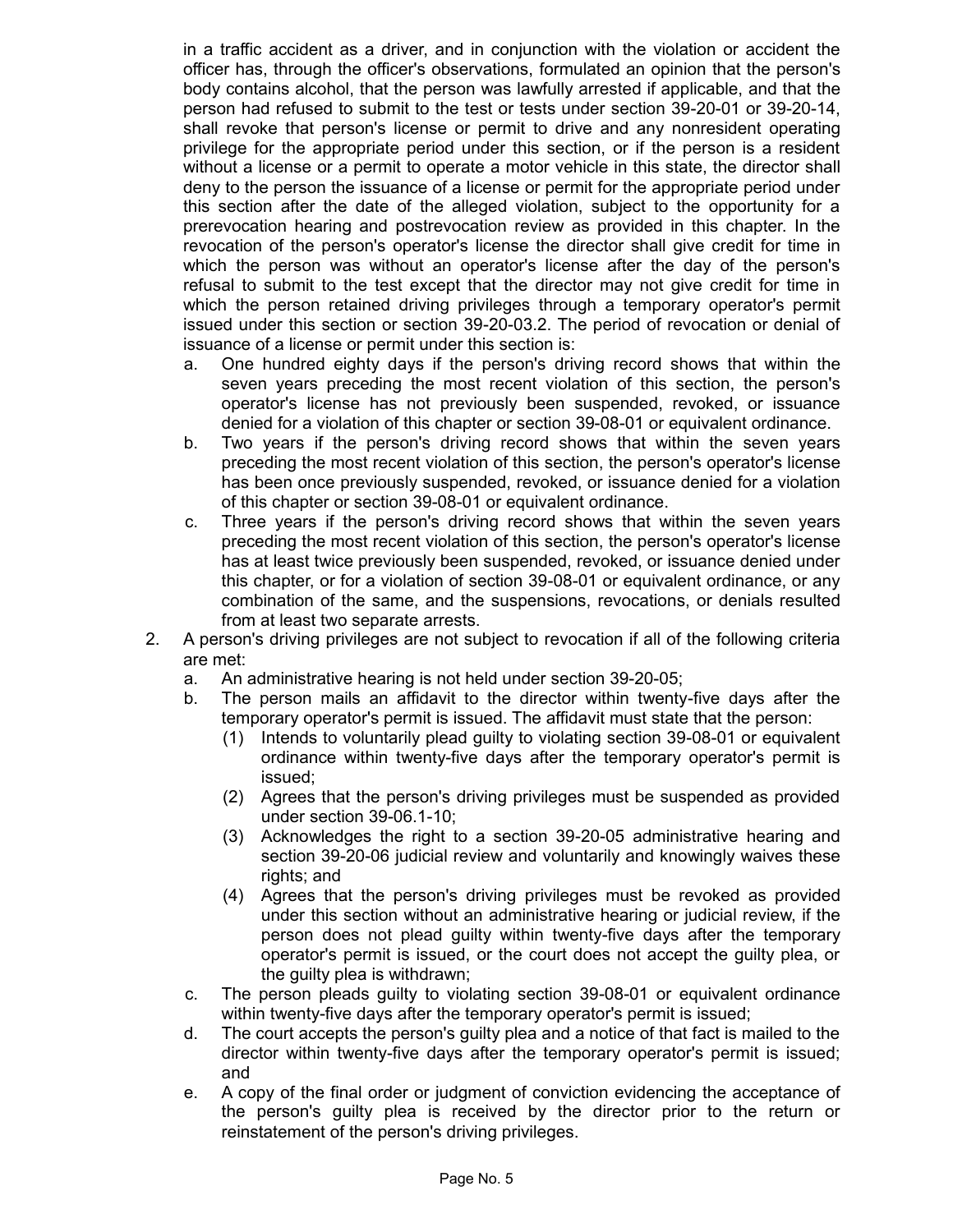3. The court must mail a copy of an order granting a withdrawal of a guilty plea to violating section 39-08-01, or equivalent ordinance, to the director within ten days after it is ordered. Upon receipt of the order, the director shall immediately revoke the person's driving privileges as provided under this section without providing an administrative hearing.

**39-20-04.1. Administrative sanction for driving or being in physical control of a vehicle while having certain alcohol concentration.**

- 1. After the receipt of the certified report of a law enforcement officer and if no written request for hearing has been received from the arrested person under section 39-20-05, or if that hearing is requested and the findings, conclusion, and decision from the hearing confirm that the law enforcement officer had reasonable grounds to arrest the person and test results show that the arrested person was driving or in physical control of a vehicle while having an alcohol concentration of at least eight one-hundredths of one percent by weight or, with respect to a person under twenty-one years of age, an alcohol concentration of at least two one-hundredths of one percent by weight at the time of the performance of a test within two hours after driving or being in physical control of a motor vehicle, the director shall suspend the person's driving privileges as follows:
	- a. For ninety-one days if the person's driving record shows that, within the seven years preceding the date of the arrest, the person has not previously violated section 39-08-01 or equivalent ordinance or the person's operator's license has not previously been suspended or revoked under this chapter and the violation was for an alcohol concentration of at least eight one-hundredths of one percent by weight or, with respect to a person under twenty-one years of age, an alcohol concentration of at least two one-hundredths of one percent by weight, and under eighteen one-hundredths of one percent by weight.
	- b. For one hundred eighty days if the operator's record shows the person has not violated section 39-08-01 or equivalent ordinance within the seven years preceding the last violation and the last violation was for an alcohol concentration of at least eighteen one-hundredths of one percent by weight.
	- c. For three hundred sixty-five days if the person's driving record shows that, within the seven years preceding the date of the arrest, the person has once previously violated section 39-08-01 or equivalent ordinance or the person's operator's license has once previously been suspended or revoked under this chapter with the last violation or suspension for an alcohol concentration under eighteen one-hundredths of one percent by weight.
	- d. For two years if the person's driving record shows that within the seven years preceding the date of the arrest, the person's operator's license has once been suspended, revoked, or issuance denied under this chapter, or for a violation of section 39-08-01 or equivalent ordinance, with the last violation or suspension for an alcohol concentration of at least eighteen one-hundredths of one percent by weight or if the person's driving record shows that within the seven years preceding the date of arrest, the person's operator's license has at least twice previously been suspended, revoked, or issuance denied under this chapter, or for a violation of section 39-08-01 or equivalent ordinance, or any combination thereof, and the suspensions, revocations, or denials resulted from at least two separate arrests with the last violation or suspension for an alcohol concentration of under eighteen one-hundredths of one percent by weight.
	- e. For three years if the operator's record shows that within the seven years preceding the date of the arrest, the person's operator's license has at least twice previously been suspended, revoked, or issuance denied under this chapter, or for a violation of section 39-08-01 or equivalent ordinance, or any combination thereof, and the suspensions, revocations, or denials resulted from at least two separate arrests and the last violation or suspension was for an alcohol concentration of at least eighteen one-hundredths of one percent by weight.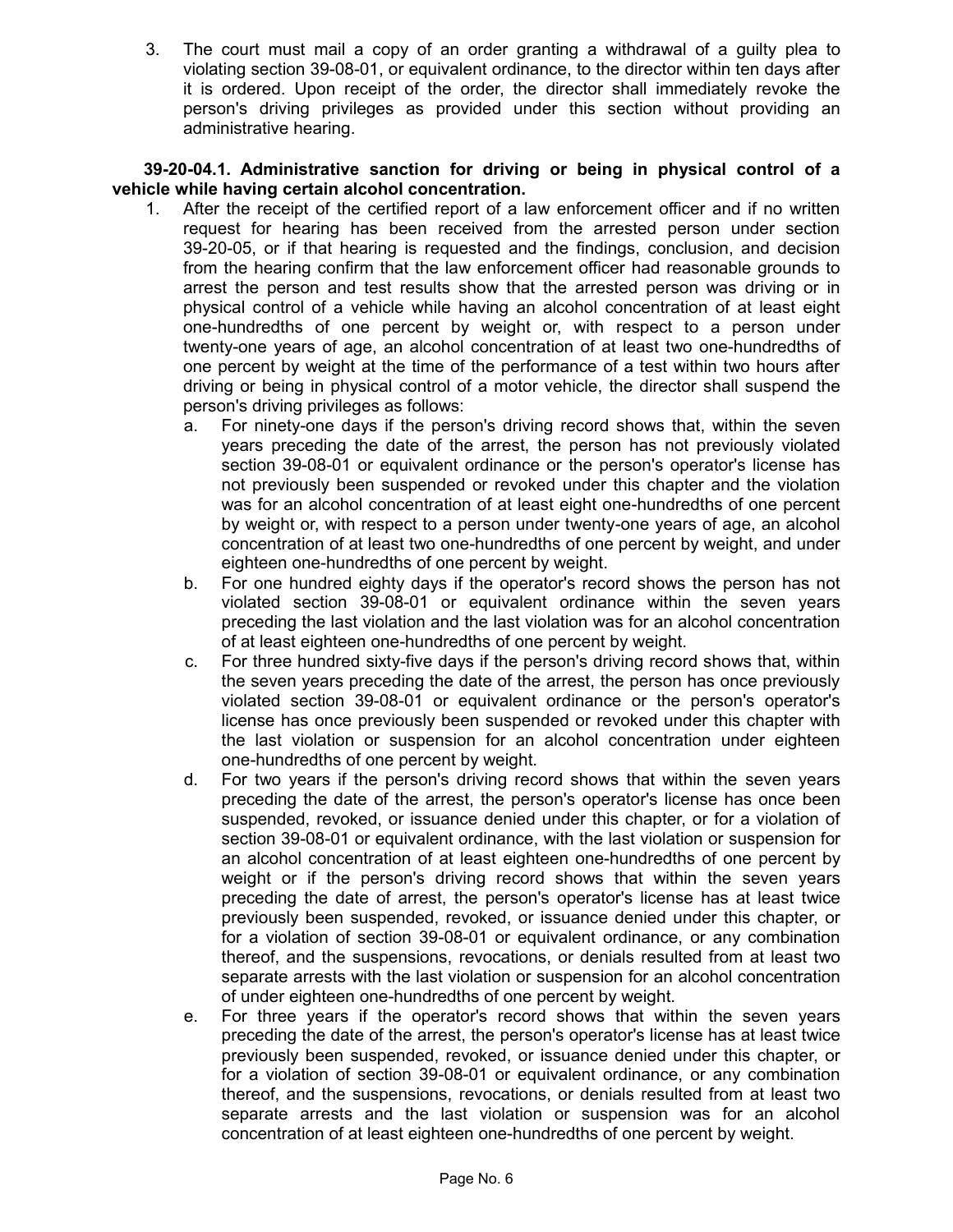2. In the suspension of the person's operator's license the director shall give credit for the time the person was without an operator's license after the day of the offense, except that the director may not give credit for the time the person retained driving privileges through a temporary operator's permit issued under section 39-20-03.1 or 39-20-03.2.

# **39-20-05. Administrative hearing on request - Election to participate in the twenty-four seven sobriety program.**

- 1. Before issuing an order of suspension, revocation, or denial under section 39-20-04 or 39-20-04.1, the director shall afford that person an opportunity for a hearing if the person mails or communicates by other means authorized by the director a request for the hearing to the director within ten days after the date of issuance of the temporary operator's permit. Upon completion of the hearing, an individual may elect to participate in the twenty-four seven sobriety program under chapter 54-12. The hearing must be held within thirty days after the date of issuance of the temporary operator's permit. If no hearing is requested within the time limits in this section, and no affidavit is submitted within the time limits under subsection 2 of section 39-20-04, and if the individual has not provided the director with written notice of election to participate in the twenty-four seven sobriety program under chapter 54-12, the expiration of the temporary operator's permit serves as the director's official notification to the person of the revocation, suspension, or denial of driving privileges in this state.
- 2. If the issue to be determined by the hearing concerns license suspension for operating a motor vehicle while having an alcohol concentration of at least eight one-hundredths of one percent by weight or, with respect to an individual under twenty-one years of age, an alcohol concentration of at least two one-hundredths of one percent by weight, the hearing must be before a hearing officer assigned by the director and at a time and place designated by the director. The hearing must be recorded and its scope may cover only the issues of whether the arresting officer had reasonable grounds to believe the individual had been driving or was in actual physical control of a vehicle in violation of section 39-08-01 or equivalent ordinance or, with respect to an individual under twenty-one years of age, the individual had been driving or was in actual physical control of a vehicle while having an alcohol concentration of at least two one-hundredths of one percent by weight; whether the individual was placed under arrest, unless the individual was under twenty-one years of age and the alcohol concentration was less than eight one-hundredths of one percent by weight, then arrest is not required and is not an issue under any provision of this chapter; whether the individual was tested in accordance with section 39-20-01 and, if applicable, section 39-20-02; and whether the test results show the individual had an alcohol concentration of at least eight one-hundredths of one percent by weight or, with respect to an individual under twenty-one years of age, an alcohol concentration of at least two one-hundredths of one percent by weight. For purposes of this section, a copy of a certified copy of an analytical report of a blood or urine sample from the director of the state crime laboratory or the director's designee, or electronically posted by the director of the state crime laboratory or the director's designee on the crime laboratory information management system and certified by a law enforcement officer or individual who has authorized access to the crime laboratory management system through the criminal justice data information sharing system or a certified copy of the checklist and test records from a certified breath test operator, and a copy of a certified copy of a certificate of the director of the state crime laboratory designating the director's designees, establish prima facie the alcohol concentration or the presence of drugs, or a combination thereof, shown therein.
- 3. If the issue to be determined by the hearing concerns license revocation for refusing to submit to a test under section 39-20-01 or 39-20-14, the hearing must be before a hearing officer assigned by the director at a time and place designated by the director. The hearing must be recorded. The scope of a hearing for refusing to submit to a test under section 39-20-01 may cover only the issues of whether a law enforcement officer had reasonable grounds to believe the person had been driving or was in actual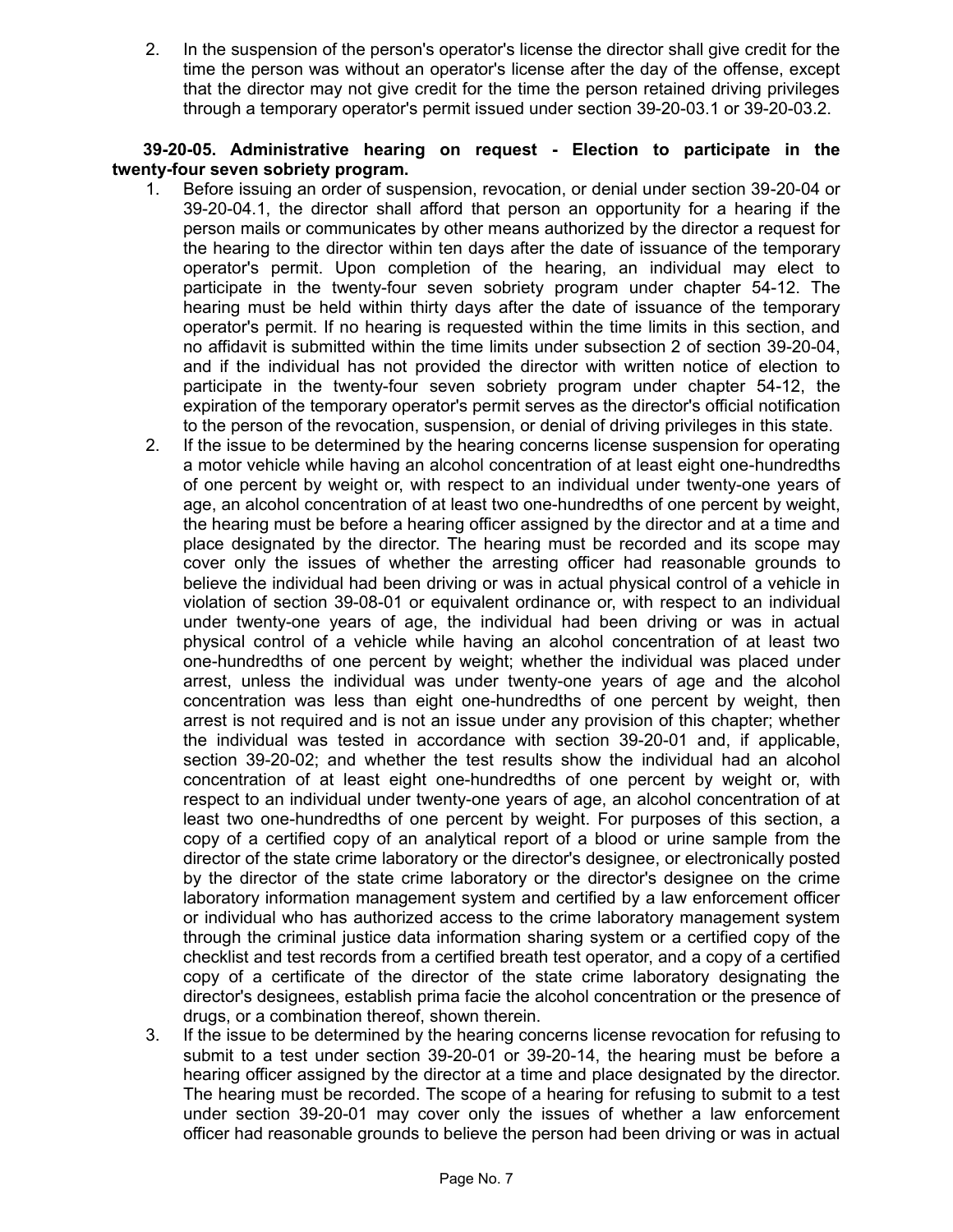physical control of a vehicle in violation of section 39-08-01 or equivalent ordinance or, with respect to a person under twenty-one years of age, the person had been driving or was in actual physical control of a vehicle while having an alcohol concentration of at least two one-hundredths of one percent by weight; whether the person was placed under arrest; and whether that person refused to submit to the test or tests. The scope of a hearing for refusing to submit to a test under section 39-20-14 may cover only the issues of whether the law enforcement officer had reason to believe the person committed a moving traffic violation or was involved in a traffic accident as a driver, whether in conjunction with the violation or the accident the officer has, through the officer's observations, formulated an opinion that the person's body contains alcohol and, whether the person refused to submit to the onsite screening test.

- 4. At a hearing under this section, the regularly kept records of the director and state crime laboratory may be introduced. Those records establish prima facie their contents without further foundation. For purposes of this chapter, the following are deemed regularly kept records of the director and state crime laboratory:
	- a. Any copy of a certified copy of an analytical report of a blood or urine sample received by the director from the director of the state crime laboratory or the director's designee or electronically posted by the director of the state crime laboratory or the director's designee on the crime laboratory information management system and certified by, and received from, a law enforcement officer or an individual who has authorized access to the crime laboratory management system through the criminal justice data information sharing system, or a certified copy of the checklist and test records received by the director from a certified breath test operator;
	- b. Any copy of a certified copy of a certificate of the director of the state crime laboratory or the director's designee relating to approved methods, devices, operators, materials, and checklists used for testing for alcohol concentration or the presence of drugs received by the director from the director of the state crime laboratory or the director's designee, or that have been electronically posted with the state crime laboratory division of the attorney general at the attorney general website; and
	- c. Any copy of a certified copy of a certificate of the director of the state crime laboratory designating the director's designees.
- 5. At the close of the hearing, the hearing officer shall notify the person of the hearing officer's findings of fact, conclusions of law, and decision based on the findings and conclusions and shall immediately deliver to the person a copy of the decision. If the hearing officer does not find in favor of the person, the copy of the decision serves as the director's official notification to the person of the revocation, suspension, or denial of driving privileges in this state. If the hearing officer finds, based on a preponderance of the evidence, that the person refused a test under section 39-20-01 or 39-20-14 or that the person had an alcohol concentration of at least eight one-hundredths of one percent by weight or, with respect to a person under twenty-one years of age, an alcohol concentration of at least two one-hundredths of one percent by weight, the hearing officer shall immediately take possession of the person's temporary operator's permit issued under this chapter. If the hearing officer does not find against the person, the hearing officer shall sign, date, and mark on the person's permit an extension of driving privileges for the next twenty days and shall return the permit to the person. The hearing officer shall report the findings, conclusions, and decisions to the director within ten days of the conclusion of the hearing. If the hearing officer has determined in favor of the person, the director shall return the person's operator's license by regular mail to the address on file with the director under section 39-06-20.
- 6. If the person who requested a hearing under this section fails to appear at the hearing without justification, the right to the hearing is waived, and the hearing officer's determination on license revocation, suspension, or denial will be based on the written request for hearing, law enforcement officer's report, and other evidence as may be available. The hearing officer shall, on the date for which the hearing is scheduled,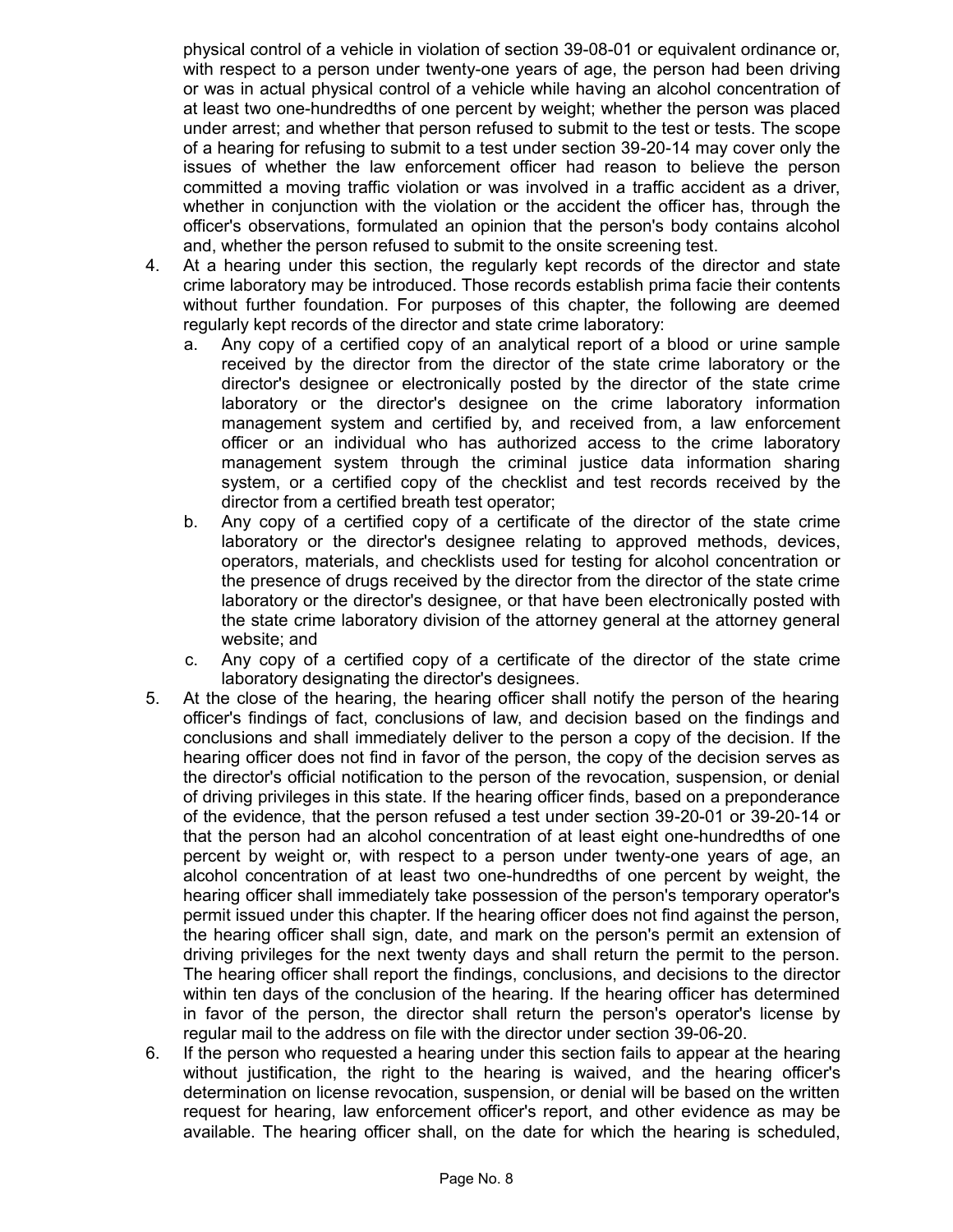mail to the person, by regular mail, at the address on file with the director under section 39-06-20, or at any other address for the person or the person's legal representative supplied in the request for hearing, a copy of the decision which serves as the director's official notification to the person of the revocation, suspension, or denial of driving privileges in this state. Even if the person for whom the hearing is scheduled fails to appear at the hearing, the hearing is deemed to have been held on the date for which it is scheduled for purposes of appeal under section 39-20-06.

7. A hearing under this section may be conducted in whole or in part by telephone, television, virtual online interface, or other electronic means with the consent of the licensee. A hearing officer may provide a notice, decision, or order under this section by mail or other means as authorized by the director.

# **39-20-06. Judicial review.**

Any person whose operator's license or privilege has been suspended, revoked, or denied by the decision of the hearing officer under section 39-20-05 may appeal within seven days after the date of the hearing under section 39-20-05 as shown by the date of the hearing officer's decision, section 28-32-42 notwithstanding, by serving on the director and filing a notice of appeal and specifications of error in the district court in the county where the events occurred for which the demand for a test was made, or in the county in which the administrative hearing was held. The court shall set the matter for hearing, and the petitioner shall give twenty days' notice of the hearing to the director and to the hearing officer who rendered the decision. Neither the director nor the court may stay the decision pending decision on appeal. Within twenty days after receipt of the notice of appeal, the director or the hearing officer who rendered the decision shall file in the office of the clerk of court to which the appeal is taken a certified transcript of the testimony and all other proceedings. It is the record on which the appeal must be determined. No additional evidence may be heard. The court shall affirm the decision of the director or hearing officer unless it finds the evidence insufficient to warrant the conclusion reached by the director or hearing officer. The court may direct that the matter be returned to the director or hearing officer for rehearing and the presentation of additional evidence.

# **39-20-07. Interpretation of chemical tests.**

Upon the trial of any civil or criminal action or proceeding arising out of acts alleged to have been committed by any individual while driving or in actual physical control of a motor vehicle while under the influence of intoxicating liquor, drugs, or a combination thereof, evidence of the amount of alcohol concentration or presence of other drugs, or a combination thereof, in the individual's blood, breath, or urine at the time of the act alleged as shown by a chemical analysis of the blood, breath, or urine is admissible. For the purpose of this section:

- 1. An individual having, at that time, an alcohol concentration of not more than five one-hundredths of one percent by weight is presumed not to be under the influence of intoxicating liquor. This presumption has no application to the administration of chapter 39-06.2.
- 2. Evidence that there was at that time more than five one-hundredths of one percent by weight alcohol concentration in an individual is relevant evidence, but it is not to be given prima facie effect in indicating whether the individual was under the influence of intoxicating liquor.
- 3. An individual having an alcohol concentration of at least eight one-hundredths of one percent by weight or, with respect to an individual under twenty-one years of age, an alcohol concentration of at least two one-hundredths of one percent by weight at the time of the performance of a chemical test within two hours after driving or being in physical control of a vehicle is under the influence of intoxicating liquor at the time of driving or being in physical control of a vehicle.
- 4. Alcohol concentration is based upon grams of alcohol per one hundred milliliters of blood or grams of alcohol per two hundred ten liters of end expiratory breath or grams of alcohol per sixty-seven milliliters of urine.
- 5. The results of the chemical analysis must be received in evidence when it is shown that the sample was properly obtained and the test was fairly administered, and if the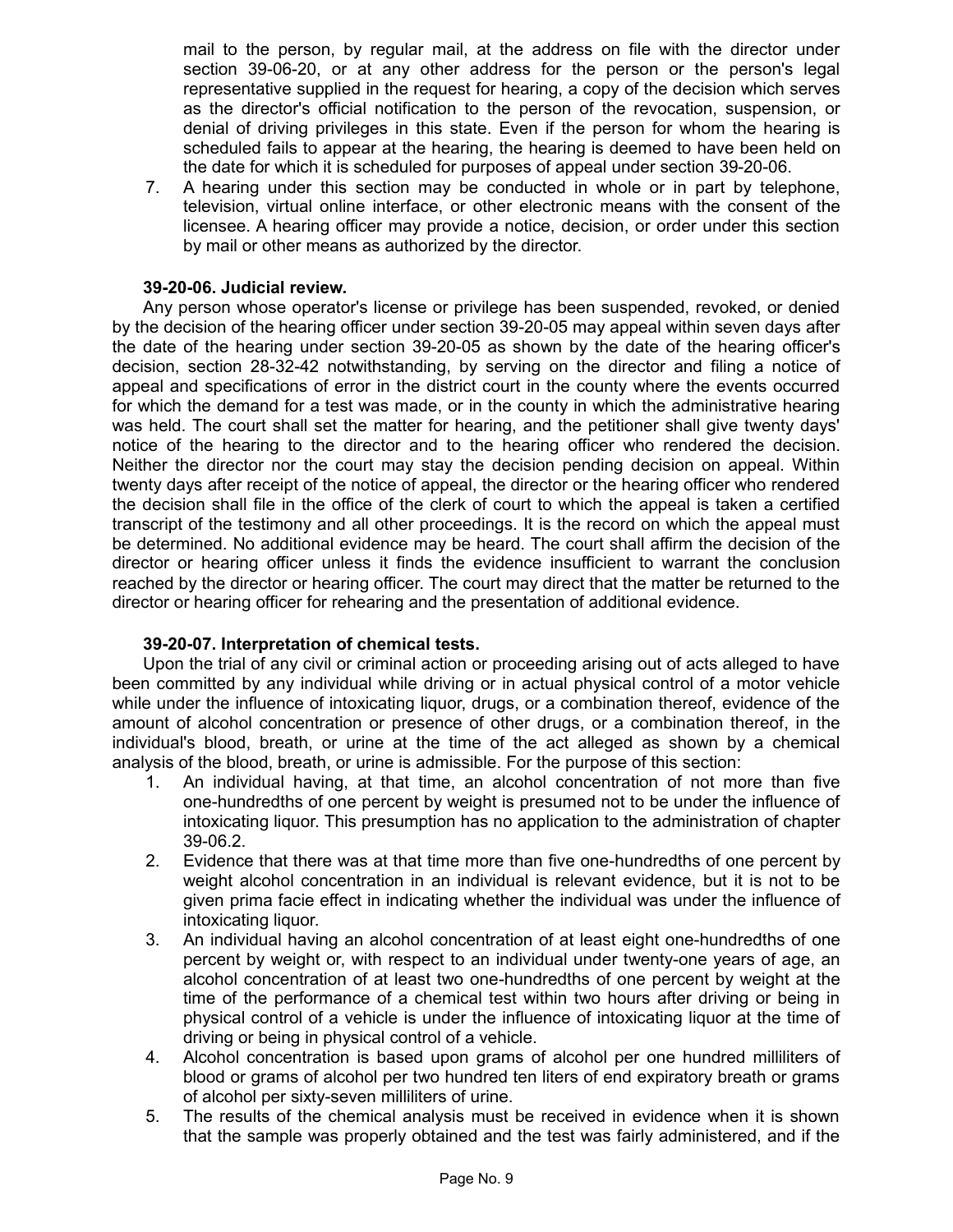test is shown to have been performed according to methods and with devices approved by the director of the state crime laboratory or the director's designee, and by an individual possessing a certificate of qualification to administer the test issued by the director of the state crime laboratory or the director's designee. The director of the state crime laboratory or the director's designee is authorized to approve satisfactory devices and methods of chemical analysis and determine the qualifications of individuals to conduct such analysis, and shall issue a certificate to all qualified operators who exhibit the certificate upon demand of the individual requested to take the chemical test.

- 6. The director of the state crime laboratory or the director's designee may appoint, train, certify, and supervise field inspectors of breath testing equipment and its operation, and the inspectors shall report the findings of any inspection to the director of the state crime laboratory or the director's designee for appropriate action. Upon approval of the methods or devices, or both, required to perform the tests and the individuals qualified to administer them, the director of the state crime laboratory or the director's designee shall prepare, certify, and electronically post a written record of the approval with the state crime laboratory division of the attorney general at the attorney general website, and shall include in the record:
	- a. An annual register of the specific testing devices currently approved, including serial number, location, and the date and results of last inspection.
	- b. An annual register of currently qualified and certified operators of the devices, stating the date of certification and its expiration.
	- c. The operational checklist and forms prescribing the methods currently approved by the director of the state crime laboratory or the director's designee in using the devices during the administration of the tests.
	- d. The certificate of the director of the state crime laboratory designating the director's designees.
	- e. The certified records electronically posted under this section may be supplemented when the director of the state crime laboratory or the director's designee determines it to be necessary, and any certified supplemental records have the same force and effect as the records that are supplemented.
	- f. The state crime laboratory shall make the certified records required by this section available for download in a printable format on the attorney general website.
- 7. Copies of the state crime laboratory certified records referred to in subsections 5 and 6 that have been electronically posted with the state crime laboratory division of the attorney general at the attorney general website must be admitted as prima facie evidence of the matters stated in the records.
- 8. A certified copy of the analytical report of a blood or urine analysis referred to in subsection 5 and which is issued by the director of the state crime laboratory or the director's designee must be accepted as prima facie evidence of the results of a chemical analysis performed under this chapter. The certified copy satisfies the directives of subsection 5.
- 9. Superseded by N.D.R.Ev., Rule 707.
- 10. A law enforcement officer who has witnessed an individual who is medically qualified to draw the blood sample for testing may sign a verified statement that the law enforcement officer witnessed the individual draw the blood sample and the individual followed the approved methods of the state toxicologist. Further foundation is not required to establish that the blood sample was drawn according to the approved method of the state toxicologist.

# **39-20-08. Proof of refusal admissible in any civil or criminal action or proceeding.**

If the person under arrest refuses to submit to the test or tests, proof of refusal is admissible in any civil or criminal action or proceeding arising out of acts alleged to have been committed while the person was driving or in actual physical control of a vehicle upon the public highways while under the influence of intoxicating liquor, drugs, or a combination thereof.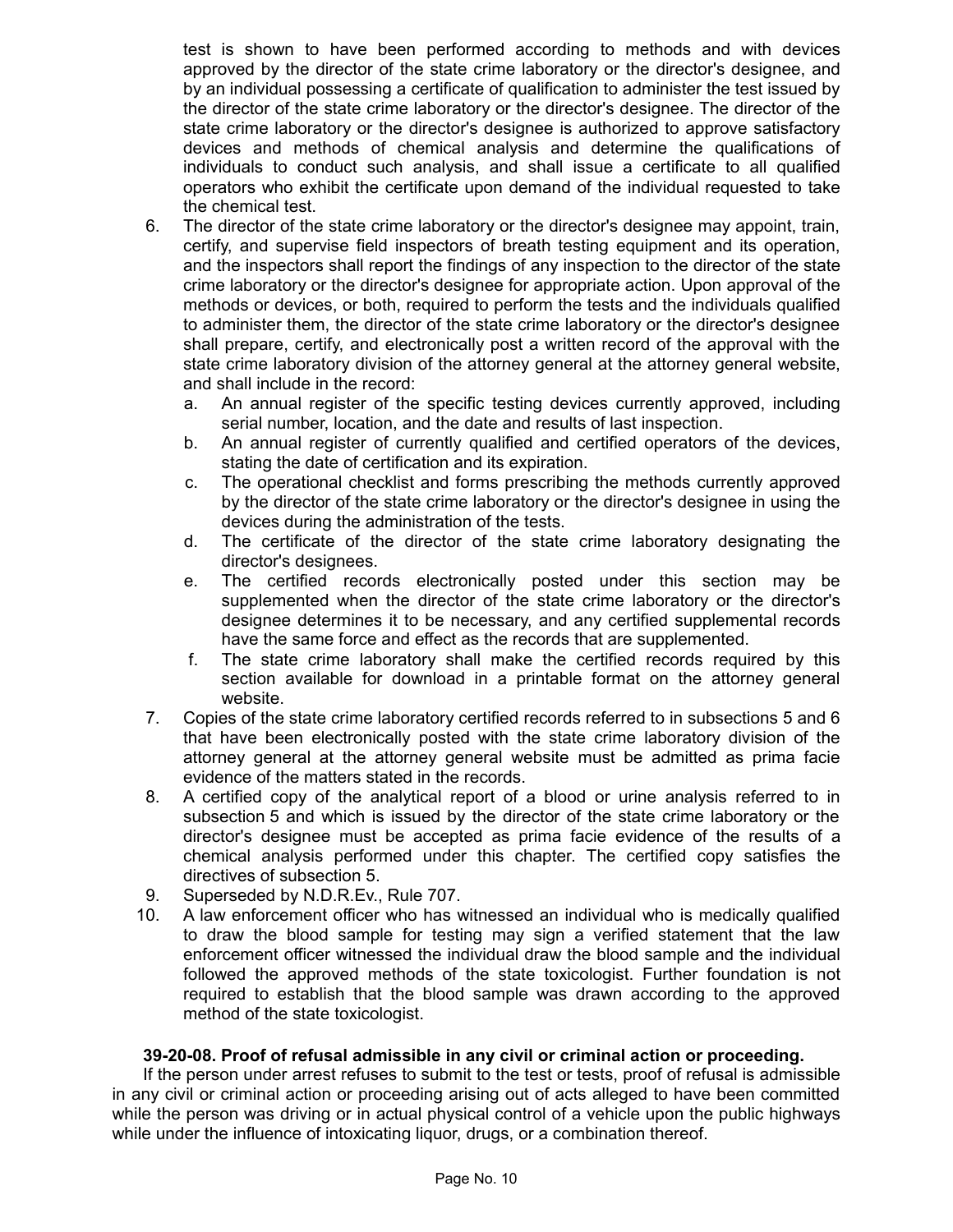## **39-20-09. Effect of evidence of chemical test.**

This chapter does not limit the introduction of any other competent evidence bearing on the question of whether the person was under the influence of intoxicating liquor, drugs, or a combination thereof, but, if the test results show an alcohol concentration of at least eight one-hundredths of one percent or, with respect to a person under twenty-one years of age, an alcohol concentration of at least two one-hundredths of one percent by weight, the purpose of such evidence must be limited to the issues of probable cause, whether an arrest was made prior to the administering of the test, and the validity of the test results.

### **39-20-10. Notice to other states.**

When it has been finally determined under the procedures of this chapter that a nonresident's privilege to operate a motor vehicle in this state has been revoked or denied, the director shall give information in writing of the action taken to the official in charge of traffic control or public safety of the state of the person's residence and of any state in which the person has a license.

# **39-20-11. Application to prosecutions under municipal ordinances.**

The provisions of this chapter also apply to prosecutions for the violation of municipal ordinances prohibiting the driving or control of a motor vehicle while under the influence of intoxicating liquor, drugs, or a combination thereof.

# **39-20-12. Liability.**

Any individual medically qualified to draw blood or any licensed physician, nurse, technician, or an employee of a hospital who draws blood from any person pursuant to a request of any arresting officer is not liable in any civil action for damages arising out of said act except for gross negligence.

## **39-20-13. State crime laboratory to examine specimens of fatalities in accidental deaths involving a motor vehicle - Record use.**

In cases of death resulting from a motor vehicle accident or other unnatural death occurring in a motor vehicle, the county coroner shall require that specimens of blood, urine, and vitreous humor be withdrawn from the body of the decedent within twenty-four hours after the decedent's death by a coroner, coroner's physician, or other qualified person, prior to embalming. The specimens must be collected and preserved by methods and techniques established by the director of the state crime laboratory or the director's designee. The specimens so drawn must be sent to the director of the state crime laboratory or the director's designee for analysis for alcohol, carbon monoxide, and other drug content. The director of the state crime laboratory or the director's designee shall keep a record of all such examinations to be used for statistical purposes. The records must be made available to the director for use by the national highway traffic safety administration in analyzing fatal accidents. The information in the possession of the director may be obtained from the director of the state crime laboratory or the director's designee only as provided in this section. Except as provided, the results of the examinations referred to in this section must be used only for statistical purposes, except that the results must be released upon the issuance of a subpoena duces tecum by a court of competent jurisdiction in any civil or criminal action. The cumulative results of the examinations, without identifying the individuals involved, must be disseminated to interested state and local officials and made public by the director of the state crime laboratory or the director's designee. Any person drawing the specimens and any person making any examination under the terms of this section are immune from all liability, civil or criminal, that might otherwise be incurred or imposed.

### **39-20-14. Screening tests.**

1. Any individual who operates a motor vehicle upon the public highways of this state is deemed to have given consent to submit to an onsite screening test or tests of the individual's breath for the purpose of estimating the alcohol concentration in the individual's breath upon the request of a law enforcement officer who has reason to